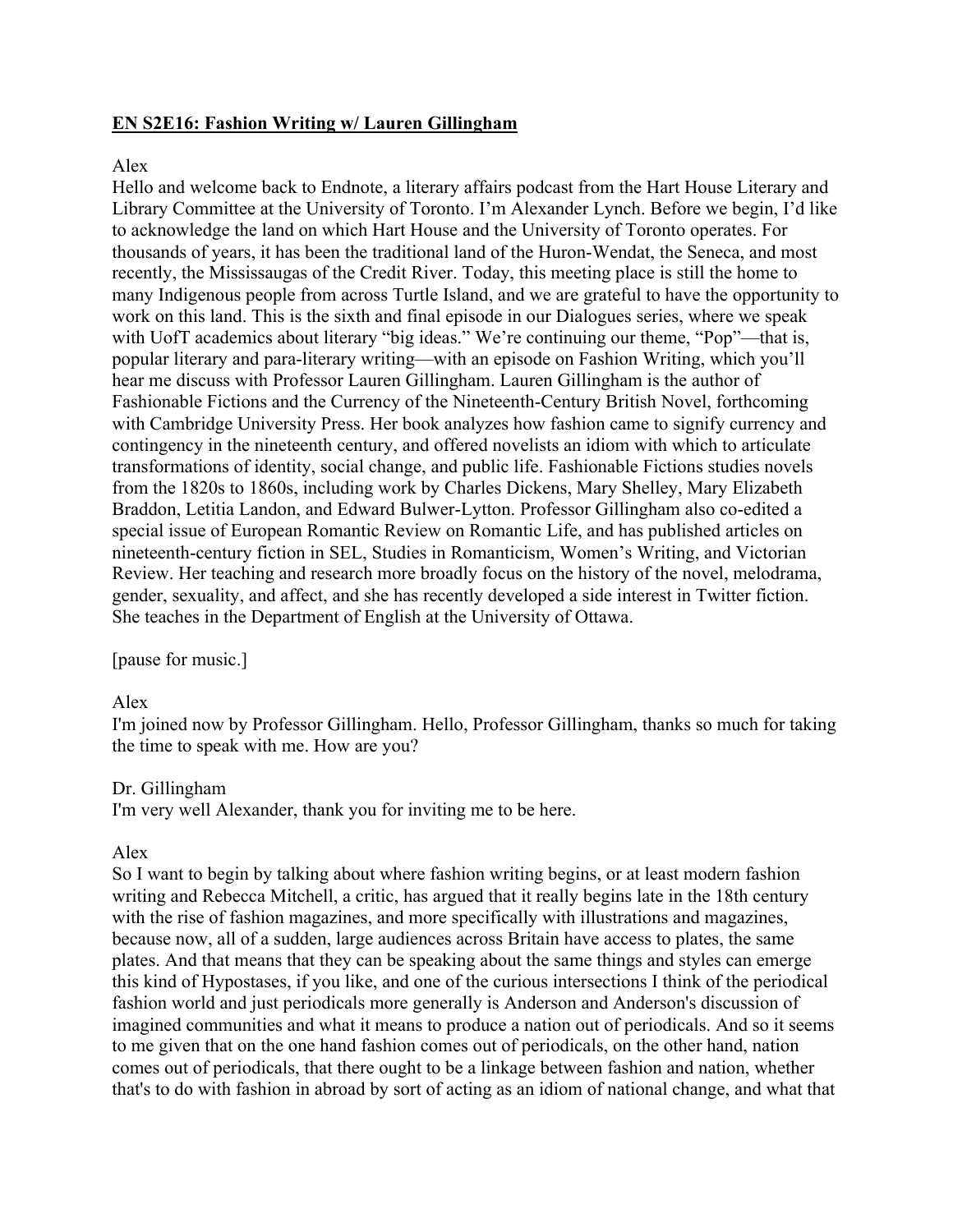might mean more specifically, whether it's talking about sort of capitalism and consumerism broadly. Or whether it's thinking about sort of specific relations to nation. And so I'm curious, just as an opening provocation, I suppose how you think about fashion and nation and how these are sort of arising together in some ways? And how might 19th century novelists or other kinds of writers deploy fashion to think about in Asia?

### Dr. Gillingham

Yes, such a great question. And I completely agree that the force of fashion as an emblem of social change, a way of kind of embodying a collective consciousness, a sense of community is very much coming out of periodicals in the 18th century. And it's building a sense of history of historical consciousness of the nation moving together through history in time. And so I think, you know, very much along the lines of Anderson's argument, this is a medium through which the collective can come to, the community can come to understand itself as such. Right, exactly, as you said, by seeing the fashion plate the dress of the year, and that publication comes out, and everyone has access to it, who can afford to purchase the magazine, or who can see a reproduction of it. And so it is widely accessible. One of the things that's really interesting about dress fashion in the 18th century is that it's one of the very few commodities that's accessible to almost everyone. So it really does allow a kind of cross-station participation in commodity culture that no other commodity affords. And so there's a wonderful book by John Styles called *The Dress of the People: Everyday Fashion in 18th Century* England, and he talks about how the development of commercial modernity was, you know, kind of preceded by it in fits and starts across the nation was very inconsistent from one part of Britain to another, but fashion was the one exception. And so even for folks who could only afford to maybe change the trim on a dress sleeve or alter some buttons, that still was a way of participating in the culture currently, right of marking your belonging, of marking your sense of what's in fashion, whereas our kind of collective aesthetic sense right now, and I belong to that I'm aware of that, and I can participate in that. So Styles argues that fashion, you know, we think of fashion as an elite form, that it would only be the people who could afford to purchase the dress of the year or who could afford to have something styled on that, who would be affected by fashion and fashion, fashionable change. But in fact, you know, plebeian culture is organized around fashion, you know, sense of belonging to a community, whether that's a very localized community or abroad national communities, grounded in how one styles one's belonging, right, like, how do you signify to your fellow community members that you're in the group, and that group can be broader or small, right. So I think fashion is working, really important, in really important ways, in the 18th century in that context, I think one of the things that fashion does, though, that's different from how Benedict Anderson is talking about national identity and national consciousness is that fashion isn't only imaginary, right? So he's thinking as you suggested in the question that you gave to me, he's thinking about how it's an imagined community, right. It's a community of I know that other people are reading the same newspaper as I am today and so therefore, I am part of something much larger than myself. That is very true of fashion. We consume images, we see things, you know, abstract styles that are circulating in the same periodical culture that Benedict Anderson is working with. But we also see things on the street. And we also see things in shops. And we also see the people next door wearing something new, and we think about that, and we can go into the shop and we can touch the fabric and, and have a material experience of something. And so fashion is images, it is imaginary, it is fantasy, but it's also material garments. And it's also all around us. And so it works in the imaginative register that Anderson is interested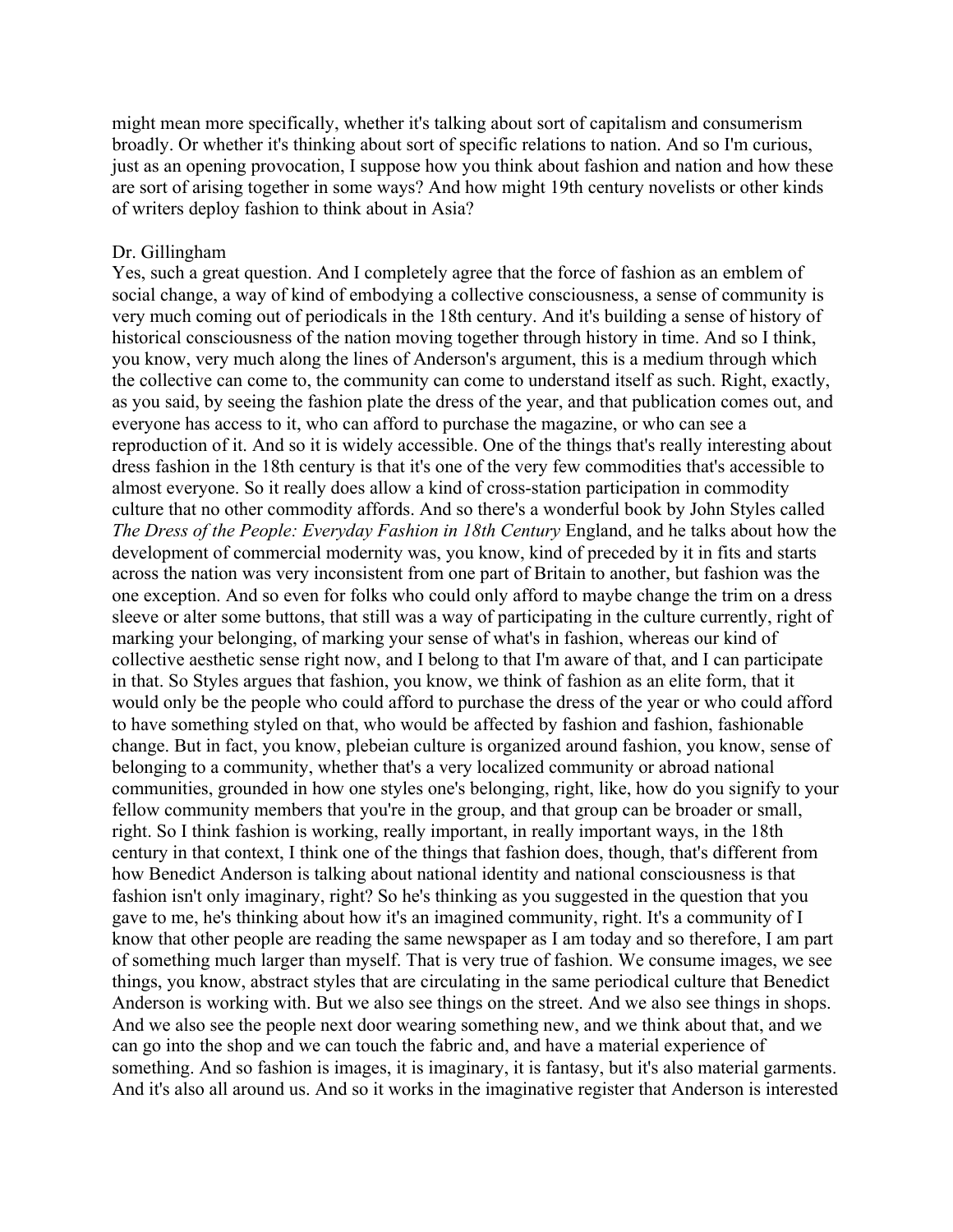in. But I think it works very differently because it is also material. So it's working that tension between materiality and materiality. And I would argue that that is fashion's force, right, that fashions force comes from its hinge between the images that are provided for us as a kind of fantasy life of beauty and success and whatever our you know, whatever our fantasies, attractiveness, or something, whatever those might be. But it's also, you know, garments on the rack that we can touch and feel and things that we can put on and go out for the day and convey something about ourselves. So it's about self expression in this really material way. So I see it as it's connected to those broad movements, that are transforming British society in the late 18th century around the new the forging of a national consciousness around a sense of history and moving together in time as a nation, but its materiality and its individuality. Its function as a language of self-expression, a vehicle for self-expression seems to me to give it a different kind of communal force and significance than simply the periodical that it's being circulated through. Right, or it's sort of first vehicle I guess.

## Alex

Yeah, I think that that binaries is really helpful actually, because where I want to move now is a couple of questions on these kinds of two scales of change, like the micro historical kind of individual change on the one hand, and the national change that to your point, Anderson is far more interested in and so there's an article you wrote called, "The Novel of Fashion Redressed: Bulwer-Lytton's *Pelham* in a 19th Century-Context," in which you point out that precisely fashion does have this this strangely conflicted temporality because on the one hand, it's quote, understood to be immediately, irrevocably dated, and on the other, it's, quote, too fleeting to engage history meaningfully. And, you know, temporality was one of the kind of key stones for change in the 19th century, at the micro level, that that consisted primarily in the standardization of clocks via the attention to railway time and the regimentation of the working day. So given your point about sort of subjective expression in the way that subjective expression via fashion sort of cuts against this, these macro narratives, I'm curious, you know, first, I suppose, as an opening provocation, how the conflicted temporality of fashion at a micro level interacts with these other kinds of micro temporalities. And maybe we can talk about the contestation after?

## Dr. Gillingham

You know, one of the things this connects back to what I was just saying, in response to your previous question is that my sense of fashions importance in historical development and historical consciousness is that it has prepared Britons for that sense of standardization and routinization. And the kind of cyclical, repetitive change. That's a quotidian force, rather than a revolutionary force that we then come to associate with railway time later in the 19th century. So I would argue that fashion is preparing consumers for that sense of a kind of regular cyclical movement. But when it's always about the current moment, right, it's always about contemporaneity. Where are we right now? Am I in sync with what's happening right now and marking that movement from novelty to obsolescence, which is fashion's driving principle. And so I see a lot of consonance between the standardization of the factory day or railway time later in the century, obviously, much later than that a kind of standardization of international time. And we wouldn't usually think about fashion in in the same context as railway time or factory time. But I see it having really paved the way and that our sense of the modernity of railway time, for example, or, you know, the kinds of claims for modernity and modernization that we associate maybe with a sensation novel in the 1860s and its hyper consciousness of currency and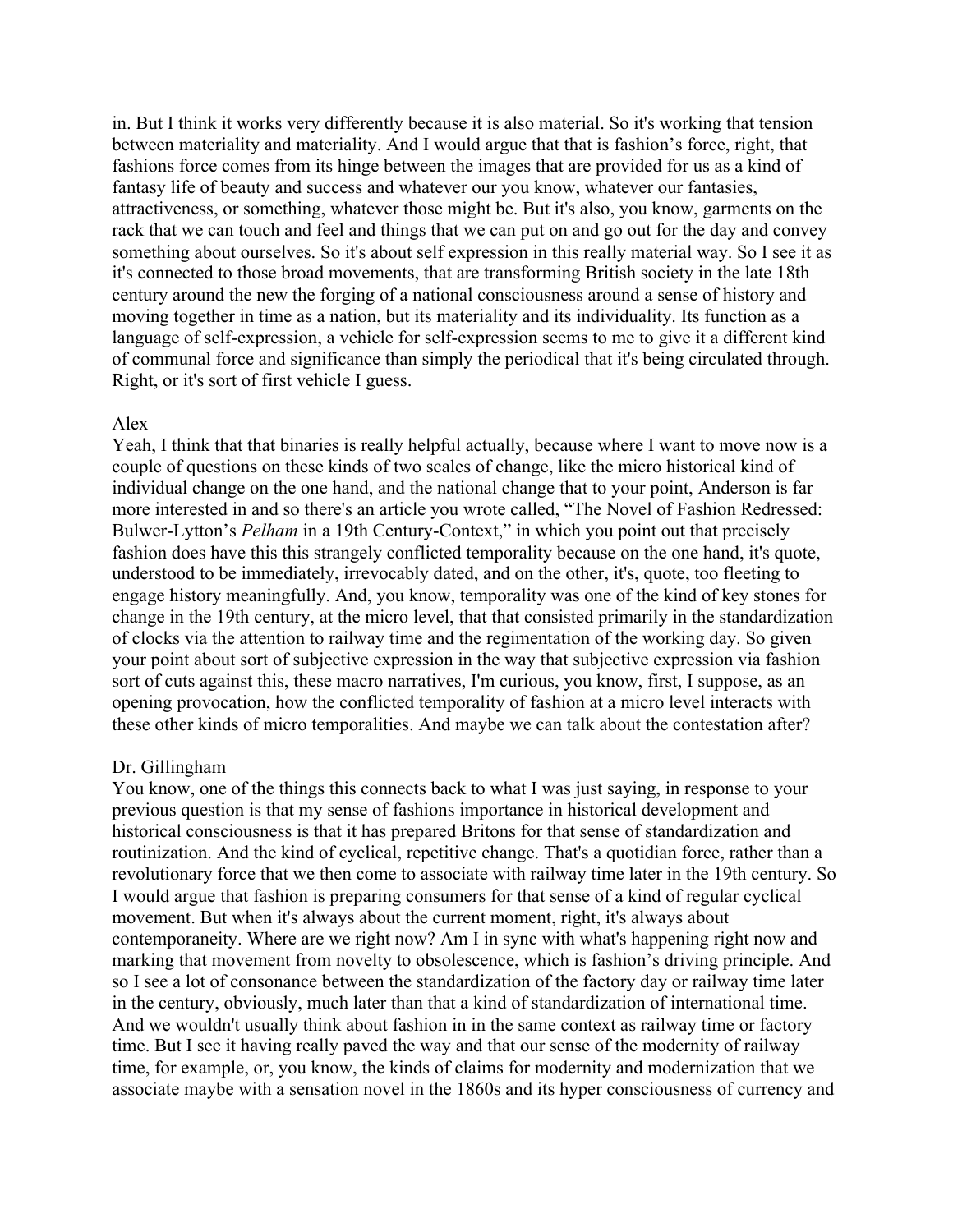you know, the function of serialization in the sensation novels engagement with time, I see that very much as a path that has been paved by earlier novelists taking up fashion as embodiment of the present. That is the idiom for Bastion offers an idiom of contemporaneity of currency, of what it is to experience the present, right? Like we, we the present is the most fleeting of moments. And so how do we talk about that? How do we conceptualize it? And I think that fashion really provides a not just a language, but a very much a conceptual framework for that understanding or experience a way of articulating that experience of pleasantness. So I see fashion as on the one hand as consonant with those industrial forms of time that we wouldn't necessarily think about fashion as having anything we don't usually think about fashion in the context of industrialization. Or if we do, it's not usually to fashions benefit, right? We, we think about fashion as maybe one of the worst-off products of industrialization or something that's ephemeral and useless and, and trivial compared to the monumental transformations of industrialization and so forth. But I see in its temporality, that fashion actually has a lot that connects it to those later temporal measures. The other thing that I would point out that's interesting about fashion's cyclicality that it seems to have something to do something in common with railway time, because of their cyclicality and regularity that in the 19th century, in the late 18th century, the 19th century, fashion is nothing if not cyclical, right, it's totally seasonal. But, you know, first it's the dress of the year, and then it's the dress of the month, and you know that the new fashion is going to come out on such and such a date, and that the seasons will change on such and such a date. And you can set your clock by it practically, right. Obviously, our experience of fashion is completely different. There still are fashion seasons in the 21st century, but they don't dominate the way that they you know, they were exclusively the sort of dominant measurement of fashion's production in the 19th century. But the other element of fashion, that seems to me to connect to railway time in a different way, is to think about, you know, railway time brought in standardization, it brought in routinization, it allowed people to travel from one end of the country to the other with unprecedented speed. But it also bred a sense of tedium. Railway travel was all about boredom, right? So it's a hurry up and get to the station in order to make your train because your train is leaving at exactly this time. But then what are you going to do on the journey, you know, which compared to previous modes of travel is incredibly fast, but this sense of oh, I've, I've rushed, I'm rushing in my travel. But now I have hours that I'm sitting on this train. And so critics have talked about the way that a modern sense of boredom comes into being at exactly this moment of the standardization of time of speeding everything up, forces us to experience those lulls in time, that dead time that we have a consciousness of dead time. And, you know, this is of course, as you know, the birth of the railway bookstore, right, the railway bookstore where you can purchase a book to deal with the tedium of railway travel. And so I would argue that railway time has the same kind of contradictions in it that fashion time does, right that there's on the one hand fashion is all about ephemerality, it's all about the most contingent sense of the present. And then it is simultaneously, you know, littered with detritus fashion is all about what has been cast off, and we have all the material reminders around us of the movement of time. And, and, and the kind of accretion of obsolescence and that that material remainder. And so I love that there's that tension in both of them, you know, that we, we think about in the 19th century fashion is very standardized, and it is very cyclical, but it has that same tension of something that is both ephemeral, and absolutely residue, resolutely material. And railway time has a kind of similar temporal contradiction in it and or the experience of railway time, I guess, is what I would say.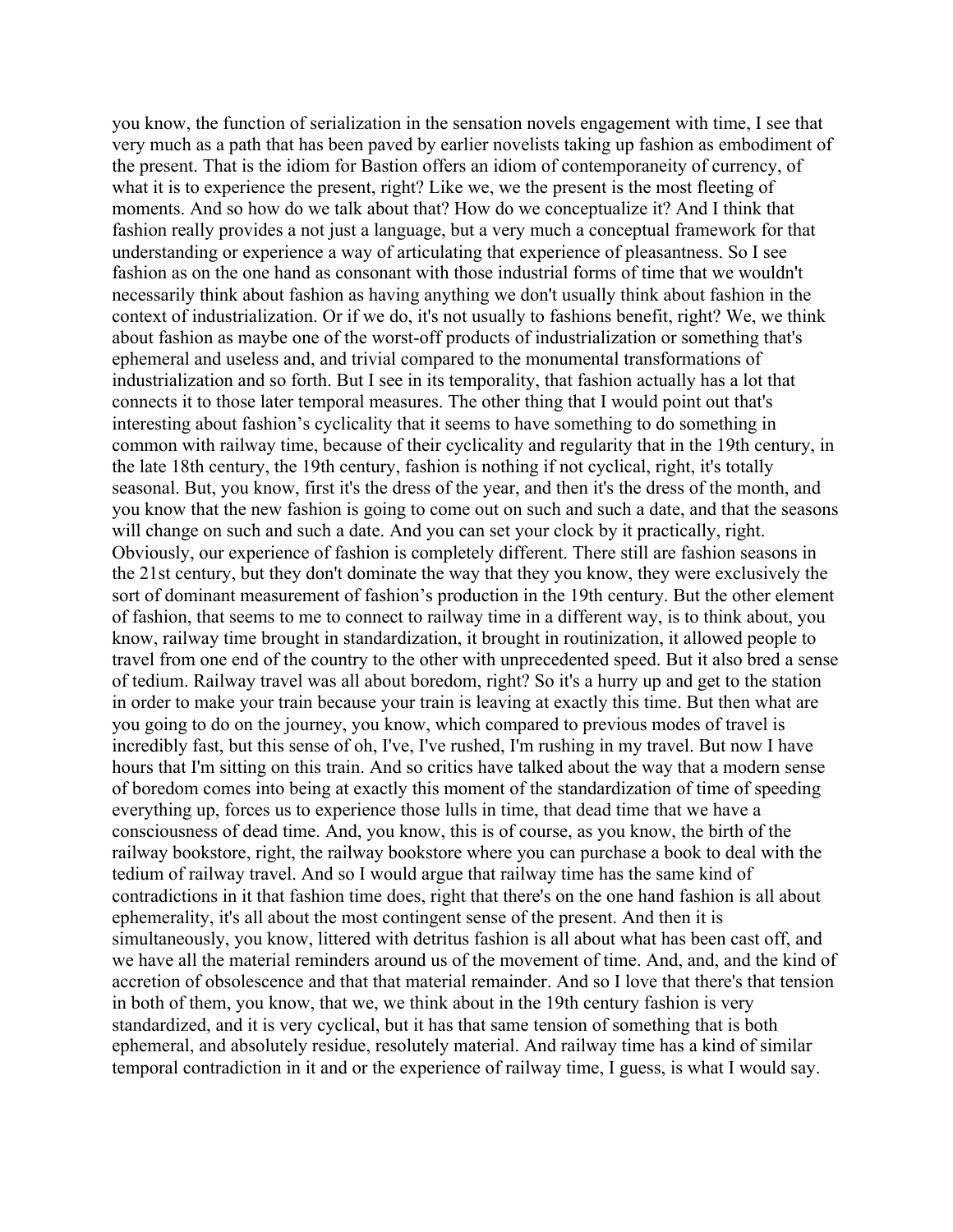## Alex

It's an interesting point about the criteria. And one of the things that I was I was thinking about fashion, and I suppose maybe it's a different scale, and it fits in or it becomes blurred if you like when you get to seasonal time, but the quotidian diversity of fashion like one can wear different things every day and that produces or produces a kind of resistance to the temporal homogenization that railway and working time implement, but to your point to the extent that in fact, neither the railway nor in a different way, the working day induce this temporal homogenization. Maybe the next question is totally obviated, but I'll ask it anyhow. Is there in fact, a way in which the quotidian diversity of fashion cuts against these broader homogenizing forces, or does it finally kind of replicate at an even smaller level than the one we've been discussing the kinds of contradictions in the temporality of all three of these things are discourses.

#### Dr. Gillingham

Yeah, I mean, I think what I, for me what it gets out what fashions quotidian change gets out is, this is maybe taking your question in a slightly different direction, but is that hinge between individual identity and a kind of collectivity. So I'm sort of going back to the, to our first question a little bit, but, but it's that idea, as you were just suggesting that each day, you know, we can get up and put on a particular outfit in order to feel a certain way about ourselves or present a certain image in public. And so there's a sense of autonomy in that, right, there's an autonomy in our self-expression and autonomy in the identity that we present to the world. But we have that sense of autonomy only through the collective images, the collective aesthetic that we share in common with everyone else. And that binds us to a collective aesthetic regime that is imposed on us right, that we have a great deal of autonomy and how we take that up, which parts of it we draw from, what outfit I put on today. But the images that are available to me to express myself, to signify myself publicly or in just socially, are necessarily born of, you know, these structures that are so much larger than me, right and, and so, one of the things I love about fashion is precisely how it's right at that hinge of the individual and the collective the idea of autonomy and independence, I control how I present myself to the world, and belonging, which immediately makes me beholden to the images that are available to me, right. And so, I would argue that, you know, to come back to your question about time, that fashion does give us that illusion of you know, that the quotidian change of fashion gives us the feeling of being in control and cutting against those larger forces that are in which we are implicated. And that sort of false feeling. I'm not trying to suggest that some sort of false consciousness, but that it always is also reminding us that we are implicated in this larger thing, that it's not a question of just cutting against, you know, the larger structure the standardized time, say but it's always working both of those at the same time. It's always kind of structured by that tension in its you know, in its very functioning that is what drives fashions engine, right is that tension between autonomy and belonging that I can't express myself, but I can express myself in a way that will be meaningful to you, because you will recognize the images from which I have stopped myself.

### Alex

So moving now to take the other side of the hinge and in particular, as it relates to individual variation producing collective change. I want to talk about Darwin and other kinds of macrohistorical changes that are taking place, or narratives of macro-historical change that are that are being propagated in the 19th century. One of the interesting things I found while researching for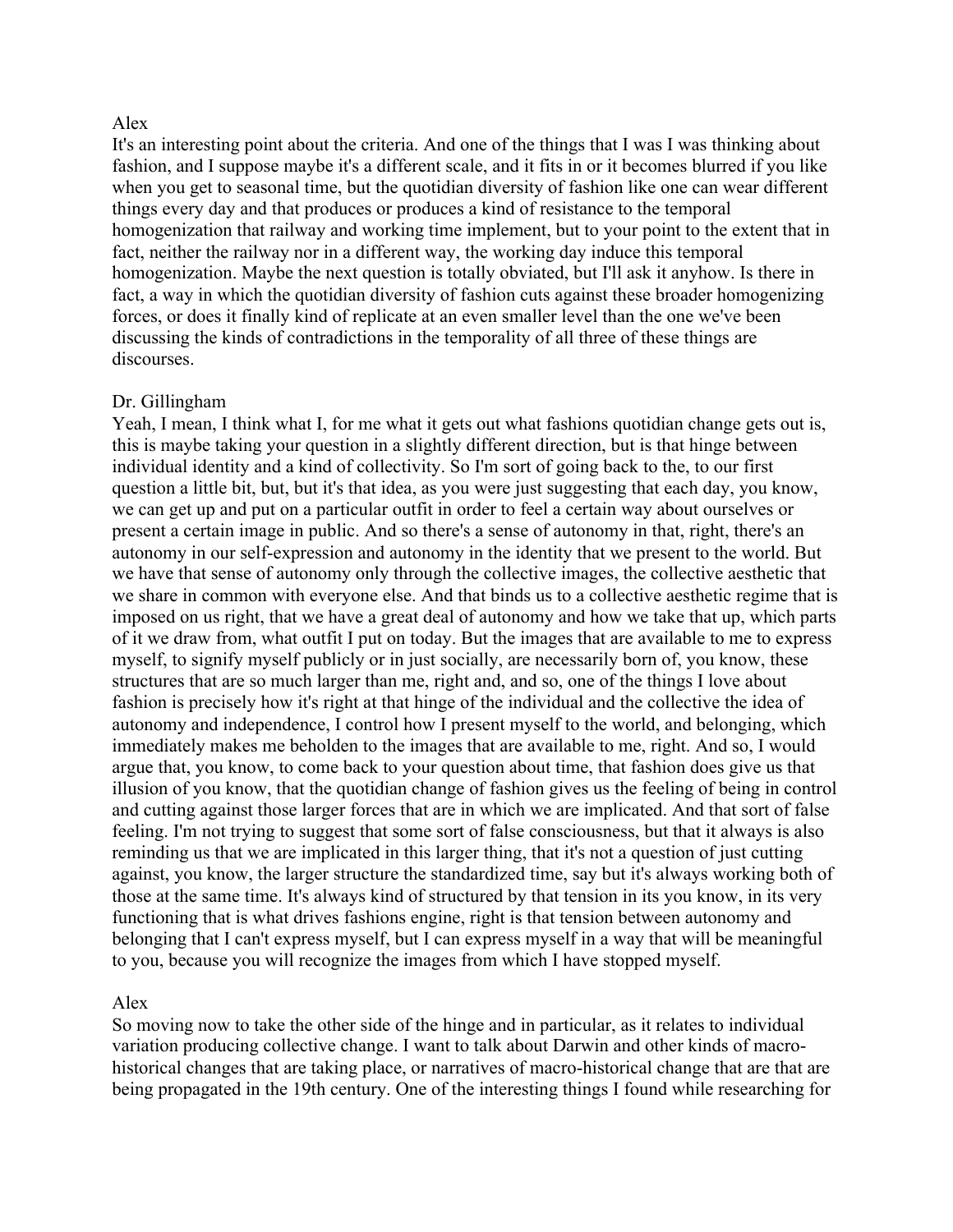this episode, was that as Evelleen Richards observed fashion offered Darwin a powerful heuristic for understanding evolutionary pressures. Richard writes that Darwin found Victorian women "like pigeon, fanciers manipulated and improved printing nonfunctional anesthetic monstrosities, such as the crystalline in ways that in fact, Darwin used to explain or to figure the world of animals." And so I'm curious then how fashion fits into this this for you this particular evolutionary narrative, or how it just interfaces with these other kinds of macro-historical narratives that are that are proliferating really quite rapidly, especially later in the 19th century.

#### Dr. Gillingham

Yeah. I loved your connection to Darwin and to think about how evolutionary biology is connected to these cultural frameworks that we have through the novel and through something like fashion. I mean, Gillian Beer and George Levine have done wonderful work on Darwin's indebtedness to the 19th century novel, right? And how novelistic and how culturally saturated his reading of evolutionary biology is, and, and his theory of both natural selection and also sexual selection. And, you know, if you've looked at *The Descent of Man*, you know, how fully steeped in cultural frameworks and you know, Victorian ideology, his understanding of sexual process of sexual selection is very much steeped in that, in that so that is absolutely the lens through which he is reading the natural world. And that's not to again, that's not to suggest that that is somehow an impoverished lens, but it's just such an interesting way to think about how available cultural discourse is, especially, you know, novelistic and literary more broadly is, is shaping and informing and providing him with a language with which to conceptualize the natural processes that he's identifying and interpreting. By way of an example one of the things that I find interesting in thinking of about the kind of larger processes larger evolutionary or natural or historical processes that fashion might give us a kind of language to think about and conceptualize is an example from a novel *East Lynne* by Ellen Wood. I don't know if you've read it, but it's a sensation novel. And it centers around a young woman named Lady Isabel vein who is the daughter of an Earl and her father dies. And much to her dismay, she discovers that he was completely indebted and she's left penniless and long story but the short version is that she comes to West Lynne, this little town that is close to her father's country seat, and she's going to come she and her father are going to come to church for the first time. And she's never been seen there before. But she's known for her beauty that she's been reputed to be absolutely the most beautiful woman you've ever seen. And so all of the women in West Lynne dress themselves up for church because they know that lady Isabel is going to be at church and they want to, they want to shine, right? They want to they want to dress themselves appropriately to be in the audience of a of an aristocrat and a fashionable aristocrat at that. And so they dress themselves to the nines, like, you know, feathers and trim. And it's all like they go to town, they buy new outfits, they do everything. And Lady Isabel comes to church, and she walks into the church and one of the other female characters who were sort of the narrative is focalized through, she sees this young woman come into the church who's quite striking, but it can't be lady Isabel, because she's wearing this very plain white dress. And of course, if it is Lady Isabel and contrary to everyone's expectation, instead of just seeing herself up and indulging in fashionable excess that would exceed anything that the women of West Lynne are capable of Lady Isabel has dressed down. And she's wearing this very simple white muslin dress that Barbara, this other character, thinks wouldn't even be, you know, appropriate for a kind of day dress. And this is what she's worn to church. And the thing that's most frustrating to all these fashionable women of West Lynne, is that lady Isabel is way more beautiful and way more fashionable than they are, that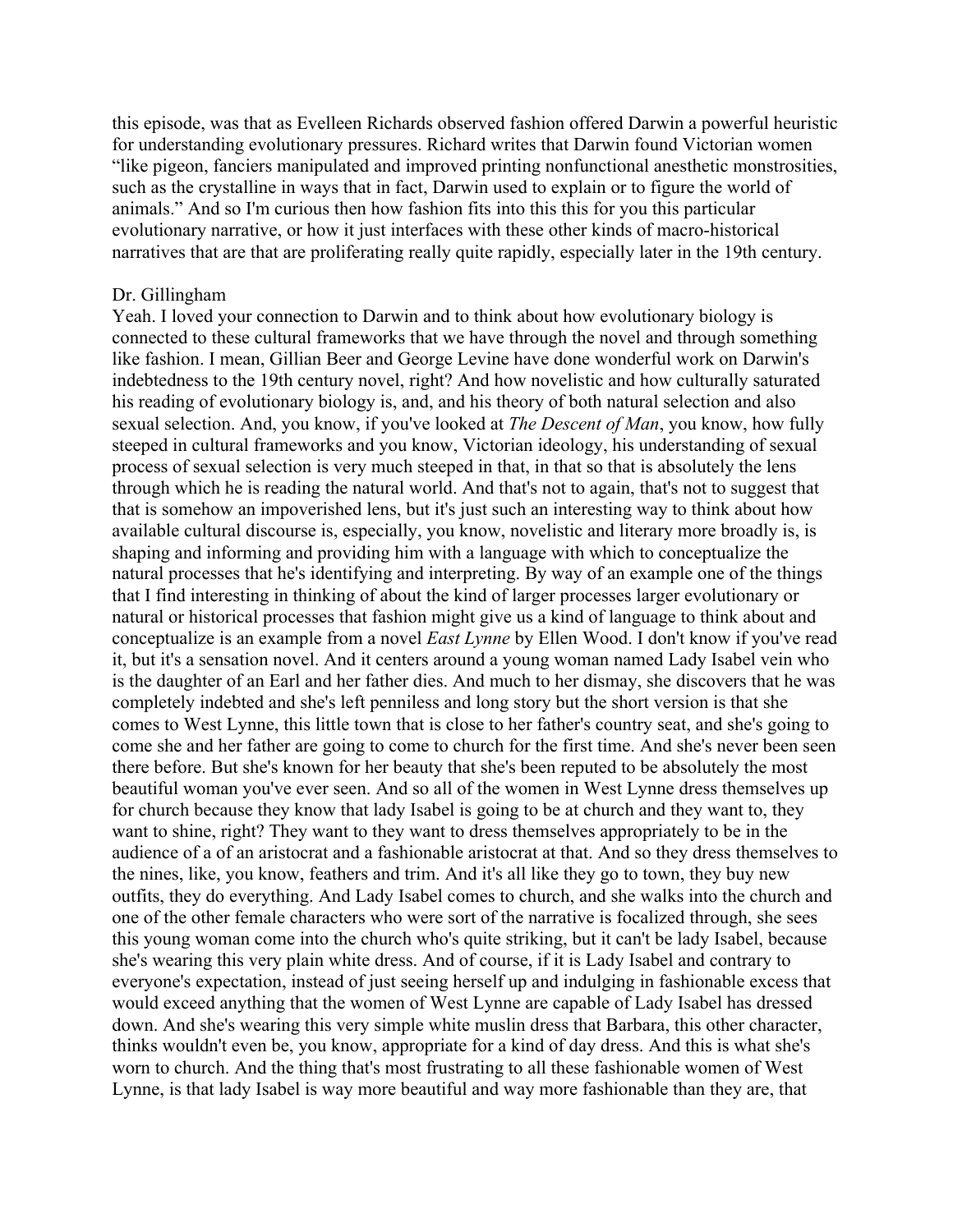they're all struck by how she is the embodiment of beauty and they just look ridiculous, right? They've totally overdressed. They've completely misread the cues. They've played it all wrong. And she is the epitome of beauty. But she has compared it down she has simplified rather than intensified and heightened. And I love that as a way of thinking about the complexity that Darwin is able to see in processes of natural selection, where he recognizes that sometimes evolution works through complexity, right, like increasing levels of complexity. So that species development gathers greater levels of complexity as it progresses, you know, in order as we all know, to increase chances of survival and reproduction, so forth. But sometimes it works in the opposite direction. It's not a unidirectional, and sometimes a species that can pare itself down, it can simplify, is the species that survive sometimes it's shedding the complexity and that that allows for greater signification of like, in the fashion sense of greater signification greater meaning, more beauty, but in Darwin's sense of success, that you know, survival, and, and so I love thinking about how fashion is capriciousness, its unpredictability, that seems to me to give the kind of language for thinking about the you know that what Darwin is interested in is the network of connections like the tangled bank, right of all of the light forms that are entangled and interconnected. And that to think about that only in terms of growing levels of complexity is to completely miss the picture of how that how evolutionary processes work. So it strikes me that fashion kind of offers us a way of thinking about that, right? That if we think it's only about greater levels of access, then we've sort of missed the meaning of how fashion works, because fashion is precisely its unpredictability that gives it power. It's that we don't know what's coming next. We don't know what will be meaningful next, we don't know what will succeed. And so yeah, I think that it offers us a kind of nice way to think about how change can be regular and unpredictable at the same time.

### Alex

That's so fascinating. That's a really, well I haven't read *East Lynne*. I've been meaning to tell you the truth. I have a very thin knowledge of sensation fiction, which is relevant for, in fact, we're at where I'm hoping to turn because the one novel or one of the only sensation novels that I have read is *Lady Audley's Secret* and Eva Badowska argues in a wonderful article called "On the Track of Things: Sensation and Modernity in Mary Elizabeth Braddon's *Lady Audley's Secret*" that sensation novels really are one of the kind of forms and epitome for thinking about change in aesthetics broadly, but also specifically in the literary. Badowska writes, "a sensation novel offends because as men sell into it, it is always on the brink of tumbling into ruins and littering the landscape with unusable carcasses of outdated literary trends. This is where the paradox of modern cultural production is located. To read this sensation novel is the embodiment of the new, simultaneously to discern in it the initial outlines of its impending obsolescence, which is a wonderful formulation." And one of the things of one the idioms in which *Lady Audley's Secret* thinks about Evanescence probably is precisely fashion and cosmetics. More specifically, I set an example in the questions that I'll summarize outline simply that Lady Audley points out to her maid, that it takes only a little bit of rouge, an effector, or hair dye to turn one woman really into another. There's a kind of eminent interchangeability that at some points Braddon's keen to insist upon and this seems to yoke several kinds of insubstantiality together I mean, none of the feminine for one but also that of sensation fiction or even literature such as cosmetics or feminine beauty more specifically, and also the advertisement and periodicals. So really a lot going on in that one quote, and I suppose to hone in really on the literary in turn in that direction. I'm curious to hear really in broaden or elsewhere how you think about fashion and literature and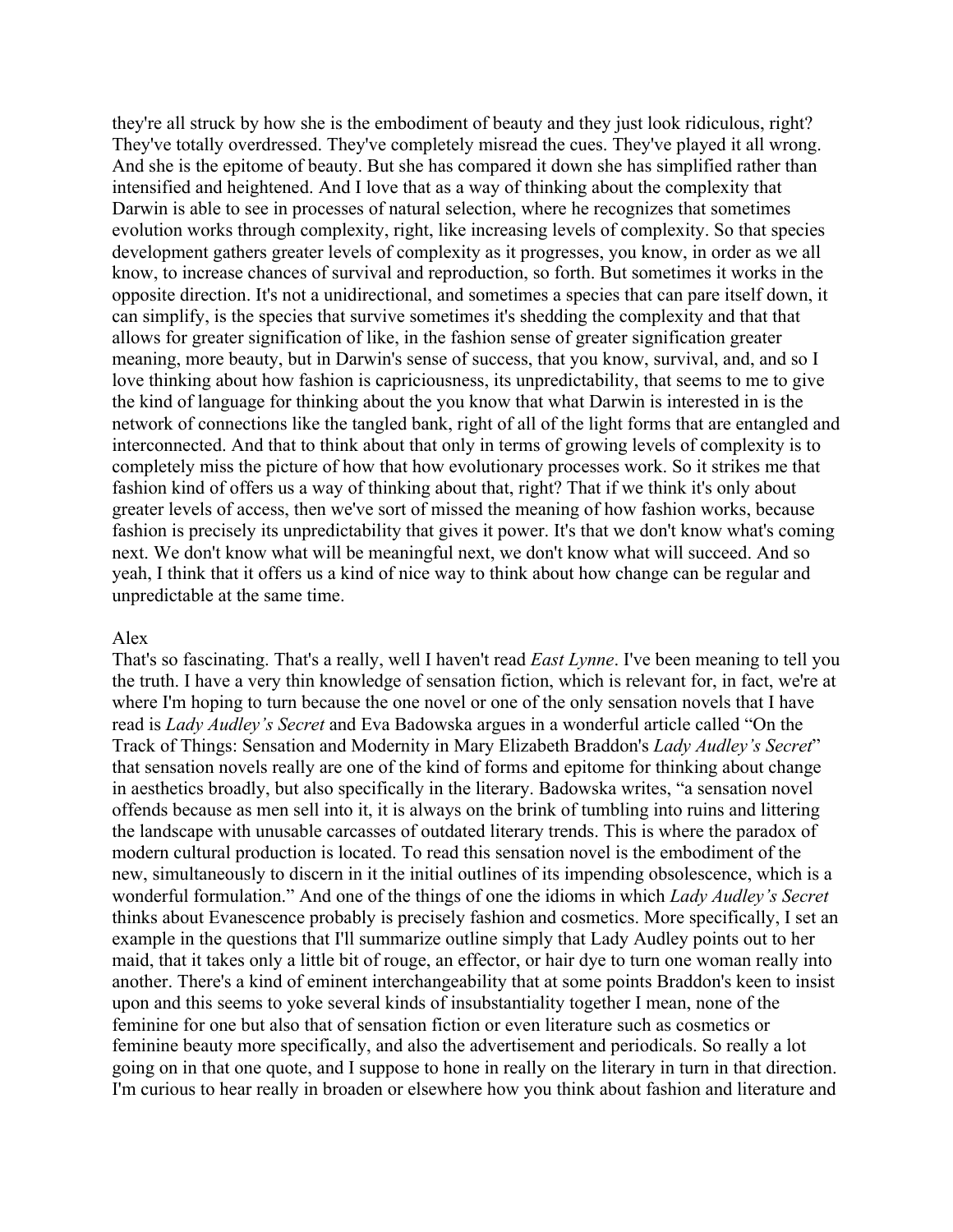literary fashion and really how literary trends work at all in the 19th century and this specific idea.

#### Dr. Gillingham

Yeah, I love that you quoted the Badowska article because I think that the such a fantastic article and I was so pleased to see it in your question. I just I want to speak to *Lady Audley's Secret*, but I'm gonna hold off on that just because I think it also your comment about cosmetics and the feminine I think we'll also work nicely to think about class instability. So I'll just record that for a second. But to think about fashion and the literary seems to me to raise all kinds of really interesting questions about the relationship between ephemerality and literary value and the Henry Mansell review that but Badowska quotes from. Henry Mansell was a pastor minister in the 1860s and he was writing this literary review of a whole bunch of sensation novels and but the one that he particularly took exception to was *Lady Audley's Secret*. Well, that and A*urora Floyd* Braddon's other novel that was posted around the same time and he really was went to town on Braddon. And but he's particularly incensed by the sensation novel because of its ephemerality. And he compares it to fashion specifically, and he says, sensation fiction is, you know, it has the owner of the shop on it, that it's, it's too commercial, it's too market driven, it's pandering to the worst common denominator, you know, it's and that, that it is commercially conscious, like the serialization of it, it's hyper currency, the sensation novel is all about representing something as to the moment as possible within the new technological parameters that make that that currency, much, much more current than it could have been when one could only publish a three volume novel, right? If you're publishing in installments, people, you can write up until June of 1862 and it can be coming out in the next month. And so that consciousness of speaking to an audience right now is something that deeply offends Henry Mansell, but it opens up to these much larger questions about fame and celebrity and literary value and our understanding of the author and that was such a contested terrain in the 19th century. And it takes us back to fashion. Of course, at the turn of the 19th century, William Hazlitt wrote a series of articles on fashion and on what he called dandy literature, or what we might call the silver fork novel. And he was horrified by these novels for in very much the same language that Henry Mansell was horrified by sensation fiction, because he saw them as so cheap, right? That they were they were simply out there to sell and they weren't trying to teach us anything. And they weren't trying to transport the reader out of themselves and out of what they already knew to some sort of greater understanding human development, you know, selfimprovement, the kind of civilizing influences that literature is supposed to have on us and Hazlitt complained that literature that's focused on fashion can't do that, right. It's a literature that's telling us, you know, when the season is, and when you should be in London, and when you shouldn't be in London, and where you should buy your hat literature that's telling us that can't be telling us anything that is of value to humanity. And so Hazlitt like Mansell wants to draw a hard and fast line between literature, or authors more specifically, who are aiming for posterity who wants to have a legacy who want lasting fame, not celebrity, right. And so he wants to draw that sharp distinction between something that lasts, that endures, that has value across an historical register, right? That that has trans-historical meaning, contrasted with literature that is ephemeral, that it plays to the moment, that speaks to the moment and this gets us right back to that conversation we were having earlier, but dual temporality, right? That fashion is simultaneously to historical because it's dated instantly. It's always in the moment, and that moment is instantly obsolescent and yet, it's not historical enough because it doesn't speak to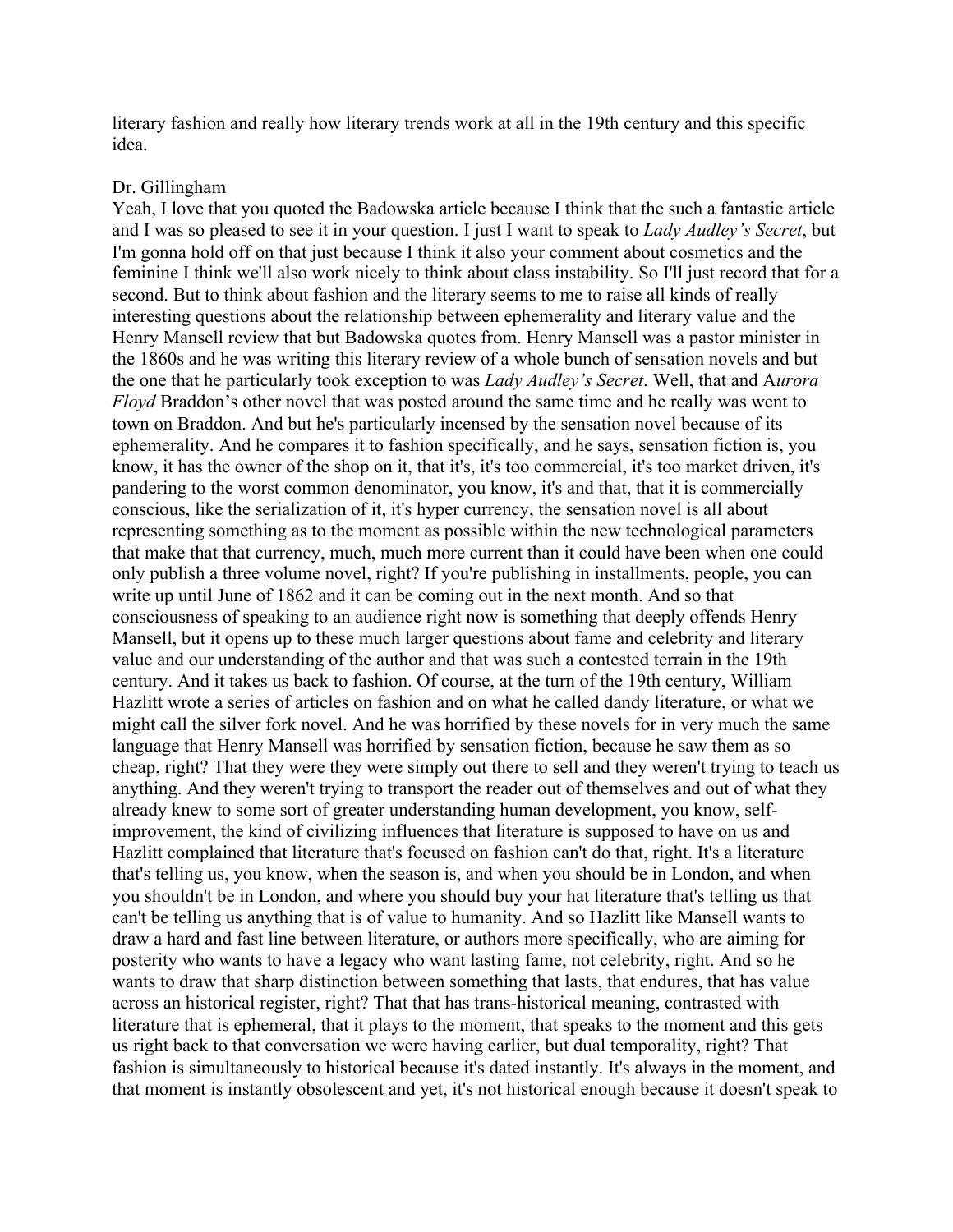as Hazlitt would say all men and all times. Actually, that's Byron who says that but that anxiety I mean, it's a very Romantic anxiety but the idea of the author right and who is the author supposed to be speaking to and if the author is speaking to the peer, the peer group, their contemporary audience, the danger of that is that one immediately gets caught up in celebrity that one wants to write in order to please one wants to write in order to sell. And for the Romantics, that is anathema, right that the whole idea is that one should transcend commercial interests, one should transcend the pull of the marketplace, but of course, it's never that simple. And Hazlitt is a perfect example of that because Hazlitt was so invested in this idea of a literature that transcends, transcends, the marketplace, transcends history. But he was himself an astonishingly popular writer and speaker. And you know, when he was giving his series of lectures on the English poets, he was publishing the copy of that lecture series, literally to the moment that he was giving each of the installments of it. So he was correcting proofs with the publishers, you know, publisher at the door, in order that they could capitalize on his fame because he was so he was so celebrated for it. So it's a wonderful tension that runs throughout the 19th century. And the sensation novel is one piece of it. Dickens is another wonderful example of how do you navigate that tension between wanting to speak to your moment, right, wanting to speak to the contemporary and to be able to conceptualize contemporaneity as such, how do we figure pleasantness in narrative, that's what I argue novels that are engaged with fashion that is very much what they're trying to do is to give narrative form to an experience of contemporaneity. But that pulls at that idea that one, is has sold oneself out to the marketplace, right? That one is just publishing in order to sell and it doesn't matter what it is, it's interchangeable, one sensation novel could be interchanged, with another, they're all doing exactly the same thing. It's stale, its trade, its conventional. And so it's no accident, that fashion and celebrity culture come to, you know, kind of dominate modern Western society. At the same time, celebrity culture emerges at the turn of the 19th century, fashion becomes a kind of dominant organizing principle of Western society, certainly British society at the turn of the 19th century. And they're working hand in hand because they're both working with that idea of force of imagery, the force of fantasy, individual expression, collective aesthetic sense, a new media, the technologies that allow, that give us access to a kind of currency in our images, in our news, in cultural discourse, and that breed that sense of visibility, right? That consciousness of how am I being seen and as an author, as soon as you're thinking about how am I being seen, you can't not be thinking about the marketplace, you can't not be thinking about audience. So I think that fashion is you know, it's right at that tension between ephemerality and duration, or ephemerality, and that which transcends and lasts and, and so, that was a kind of long digression into celebrity culture, in the sensation novel brings it out, I think, really nicely.

#### Alex

Class change. Speaking of class, you know, the trite phrase to flag in thinking about class change is dress for the job you want, which is maybe a, you know, happy enough way to start the question, but one of the tensions that you've pointed to quite early in our conversation is the kind of need to be new with fashion and the need to kind of constantly escape the downward flow, if you like of fashion from the upper classes, who are kind of functioning to trend set to the lower classes who are kind of copying them. And that kind of movement, in fashion is cuts against precisely this class mobility point. Because if one has to kind of constantly crawl upstream even as one as being, you know, ceaselessly born backwards, and this tension I think comes out, in a lot of instances actually in bleak has been one of the ones that I'm interested in, are two of them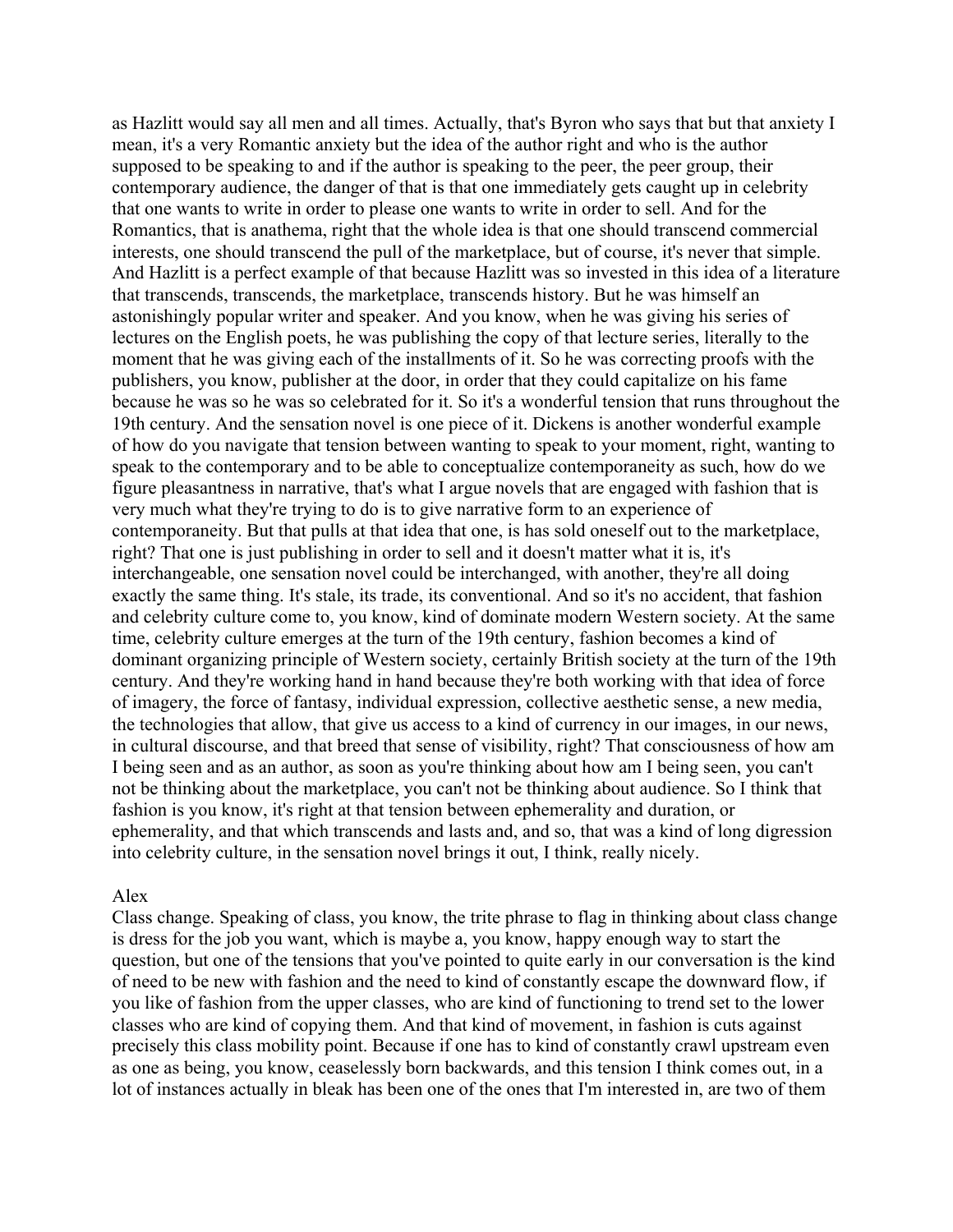that I'm interested in have to do with Joe and sort of some of Joe's confusion with reading fashion. On the one hand, Joe, who for those who haven't read *Lakehouse*, is an adolescent crossing sweeper in the novel largely a marginal character, who becomes significant at various points. In the course of the detective plot that underwrites the novel. First, Joe leads to an upper class character, probably the highest class character in the novel called Lady Deadlock, who is in attempting to discover the grave of her or to see after her ex-lover has died, his grave and various other locations were where he lived and to do so, Lady Deadlock disguises herself as her maid, Hortense and wears her lower class garments, even as it's still all the while clear or seems to be clear at times to Joe, that this woman whom he's met is not a lower class character, not least because she has a lot of expensive jewelry, she has several rings that he remarks upon. Then, subsequently, Hortense is shown to Joe in a bid to determine who in fact Joe showed the grave of this man to. And Joe is confused by Hortense even though she's wearing solely her own clothes, so her fashion she's in a certain way, not dressed for the job she wants, perhaps, but certainly dress for the job she has and it doesn't make any sense to Joe precisely because of this kind of double movement. It's a somewhat tendentious jump double movement in the case of Lady Deadlock, because she's trying to disguise herself. But I think nonetheless, it does speak to a certain kind of incoherence specifically classed incoherence at the root of, of dressing really for jobs in general or dressing for, for one's class. And so I suppose I'm just interested to hear your thoughts in closing about how in fact fashion interfaces, how it how it maybe speaks this class incoherence, how it produces this class incoherence, or really just other ways in which fashion in class mobility, with or without, without these contradictions kind of interface, either in Dickens or really elsewhere.

### Dr. Gillingham

Yeah, Dickens is so wonderful. And we could trace threads of this through many of his novels. But I'll take your example. And I think the thing that's so interesting about that encounter between Joe and Lady Deadlock and later Hortense, is that I mean, Joe functions in the novel as a kind of speaker of truth, right? That he's simple, and he's uneducated, but he's constantly represented to us as the person who really sees truly, precisely because he hasn't been corrupted by the, you know, social forces that other characters are susceptible to. And so I think that the fact that Joe can see something about Lady Deadlock through her disguise, Dickens is working fashion in a pretty predictable way. In the 1850s, in *Bleak House*, where fashion is fashion is understood as a form of disguise, right? It's whether one is intending to disguise oneself as Lady Deadlock does, or it's a, you know, a kind of the capacity for the potential of fashion to misrepresent who we are. And of course, that that opens onto all the class anxieties of the or mid-19th century of class mobility and the possibility that light like in *Lady Audley's Secret,* a young woman of the lower orders could potentially disguise herself as someone of higher station and marry her way up into a position to achieve in which she does not belong. And so one of the threads that Dickens works in *Bleak House* is a quite predictable, familiar way of thinking about fashion, as despise fashion is deceptive, and we must mistrust it. And that goes hand in hand with the idea that Jo can see the true character beneath the fashion. You know, he knows there's something wrong with Lady Deadlock, he knows that, like you say, there's an incoherence that the dress doesn't match the did innate gentility of the woman, that her somehow her true character shining through right that he can see her heart and as a fashion could just, if we could take the fashion off, we would see the true character. And that goes hand in hand with this suspicion I am suggesting. But Hortense is interesting. Hortense is not a sympathetic character at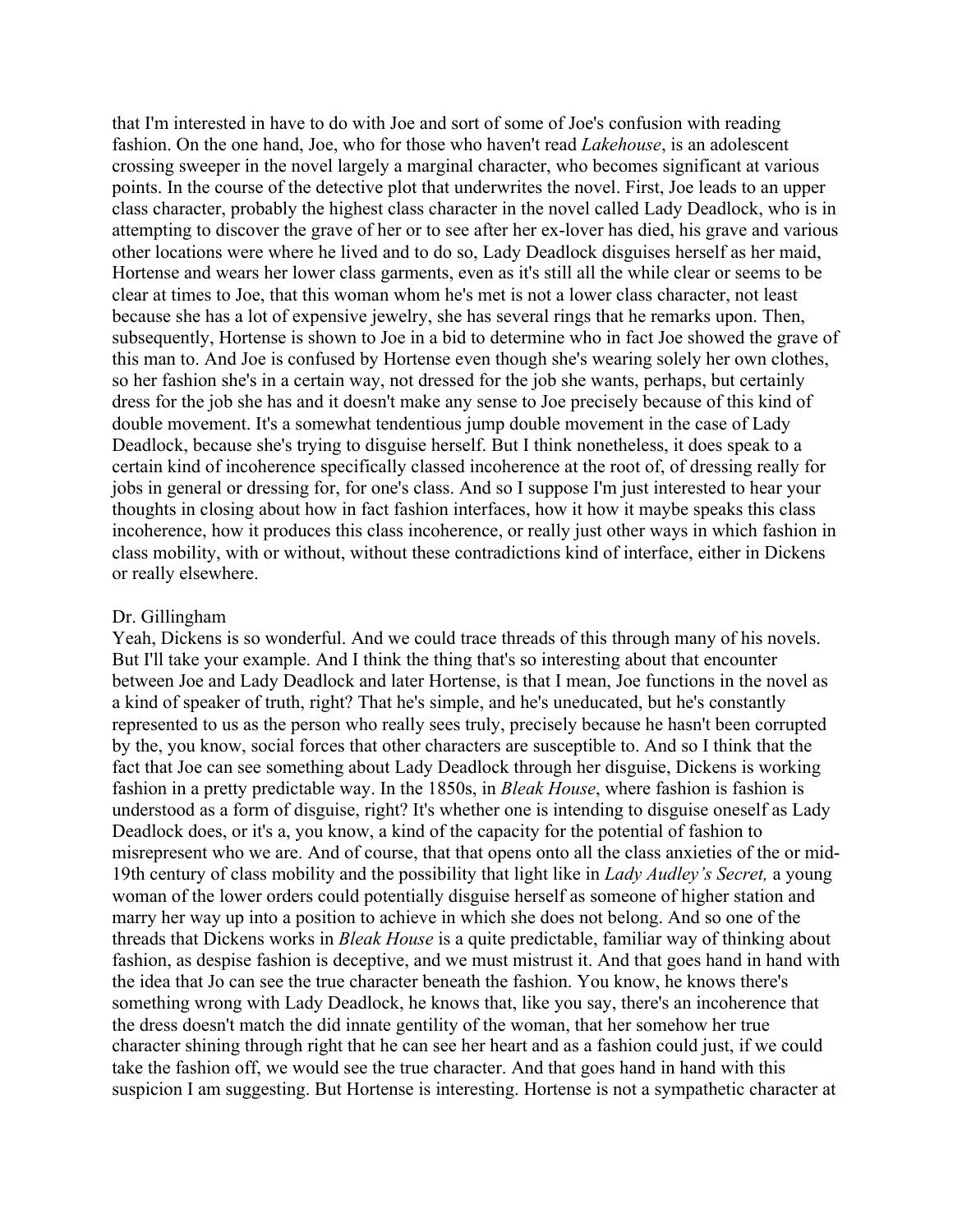all in that novel, she's quite horrible. But the fact that Joe can see something about her that makes her also look like a lady gets at a more complicated way in which fashion is working, which Dickens is also very conscious of that fashion isn't only disguise fashion isn't only deceptive fashion also allows us to, I mean, you talked about it as dressing for the job that you want, but allows us to express ourselves in a way in which we want to see ourselves right. And as a lady's maid, Hortense is a half-step below a lady, she's a servant, but she's a servant, who must dress appropriately for the lady for whom she works. And so there is something very ladylike about Hortense and that class ambiguity, she's a servant, but she's tired of highest in the, you know, echelon of servants, and she must hold herself as a lady, she must conduct herself in a way that's appropriate to the woman who employs her. And so that gets at precisely that incoherence of character that this society, which is suspicious of fashion, but also dependent on fashion, dependent on how we style ourselves and how we position ourselves socially through our selfpresentation, we depend on that language, even if we are distrustful of it and Hortense I think much more even than lady deadlock gets at, at how fashion works in that more interesting way where it can be a kind of disguise. Hortense isn't a lady she's, she if she aspires to be she's not and she's not going to be. But Joe's right, there's something ladylike about her and it's that instability of class identity that Dickens is really seizing and he's using fashion, Joe's ability to read fashion, even though Joe thinks he's misunderstood, and Joe is presented to us as misunderstanding, at the same time as we're to understand that no, actually he's the one who sees truly. So I think Hortense is the kind of interesting character in that in that instance, because she's the one who's revealing the true instabilities, it's not the deception of fashion because true character will shine through. That's what the Lady Deadlock example gives us. It's the fact that individual identity is signified through fashion. And so there is something about Hortense that actually is true for her to, to her attire, not necessarily her ambitions, but you know, to her position at the moment that Joe is seeing her. And so I think Dickens, he doesn't want to find fashion interesting. He always wants to disavow fashion over and over and over again, in his fiction, he's suspicious of fashion. And yet he's constantly coming back to the fact that in the same way that Dickens is always coming back to his own audience and his consciousness of his role as a celebrity and his way of speaking to his, you know, contemporary moment. It's too powerful. You can't escape it. Like you can't just sidestep it and say, oh, yeah, we just have to get through fashion and we can get to the truth, right, and no fashion is bound up with it.

## Alex

Well, with that Terrific, thanks so much, Professor. It's been really great to speak with you. Thank you for your time.

Dr. Gillingham Thanks so much, Alex.

[pause for music.]

## Alex

Thanks so much again to Professor Gillingham for joining me! That's all for this episode—and, indeed, for our year. As I suggested at the top of the show, this is the final episode of Endnote for the 2021–22 year. So, I wanted to take an opportunity to offer some thank-yous. First, to all of our guests—Emily Hurmizi, Helia Karami, Matthew Lee, Hannah Koschanow, Antonia